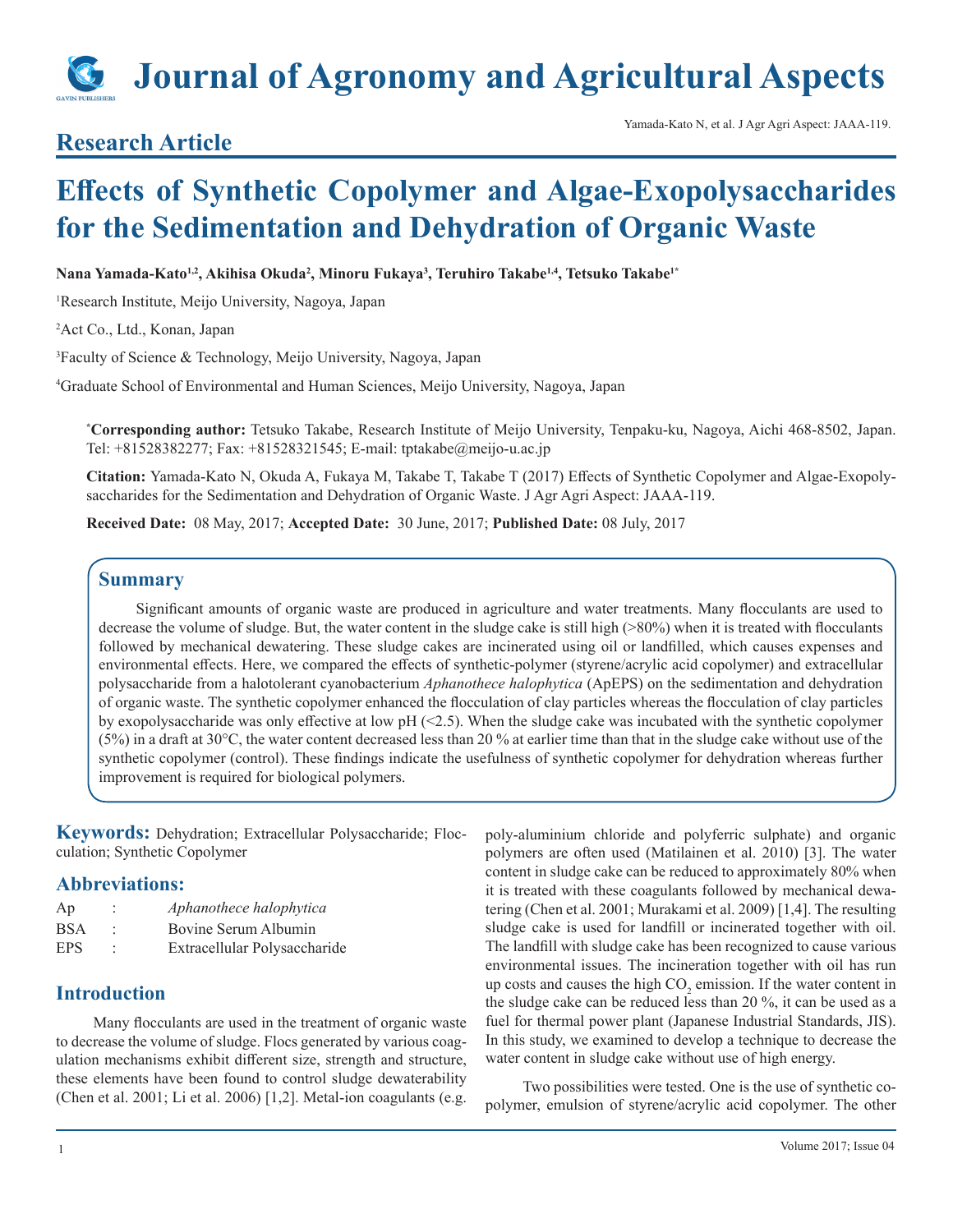is extracellular polysaccharide from a halotolerant cyanobacterium *Aphanothece halophytica* (ApEPS). Previously, Chen et al (2010) [5] reported that *A. halophytica* often forms algal blooms in salterns in summer of China and releases large amounts of polysaccharide. ApEPS was shown to have a unique property of claydispersing activity which was stable during the pH range 3.0-10.0 (Li et al. 2001; Chen et al. 2010) [5,6]. Our *A. halophytica* was isolated from Dead Sea and can grow at high external NaCl concentrations up to 3 M and at alkaline pH 11 (Takabe et al. 1988; Laloknam et al. 2006) [7,8]. The genetic identity of both *A. halophytica* is unknown, but the similarity is probably high.

Development of dehydration systems is important for the management of organic waste to use as a renewable energy sources and to decrease  $CO_2$  emission. In the present study, we compared the effects of synthetic copolymer and ApEPS on the sedimentation and dehydration of sludge, and a possible application of copolymer for dehydration was discussed.

#### **Materials and Methods**

#### **Growth Condition**

*A. halophytica* was grown photoautotrophically in BG11 liquid medium plus  $18 \text{ mM }$  NaNO<sub>3</sub> and Turk Island salt solution containing 0.5 M NaCl at 30 ° C with shaking (120 rpm) under continuous fluorescent white light (70 μE m<sup>-2</sup>.s<sup>-1</sup>) (Takabe et al. 1988; Waditee et al. 2001) [7,9]. Growth was monitored by measuring the optical density at 730 nm (OD730) with a Shimadzu UV-160A spectrophotometer.

#### **Preparation of** *A. halophytica* **Extracellular Polymeric Substance (ApEPS) for Sedimentation and Dehydration**

Cultures were grown for 28 days and then centrifuged at  $1,680 \times g$  for 10 minutes. The pellet was discarded, and the supernatant was filtered through 0.22 μm filters. The ApEPS was precipitated by the addition of 4 volumes of cold ethanol and then centrifuged at 4,500  $\times$  g for 15 min at 4°C. The pellets were dissolved in distilled water, transferred into dialysis tubes of which cut-off molecular weight is 14,000 Da, and dialyzed against distilled water at 4 ° C for 24 h. The dialysate was concentrated using Amicon Ultra (Millipore, MA, USA) and washed three times with distilled water.

#### **Kaolin Sedimentation**

Kaolin clays were added into a graduated cylinder which contained distilled water or 3% acetic acid supplemented. Then, the emulsion copolymer or ApEPS wad added. The final volume was adjusted to 100 mL and the clay concentration was 6%. The suspensions were mixed thoroughly by vigorous shaking 15 times and allowed to stand at room temperature for 10 min. Then, the suspensions were once again mixed and allowed to stand at room temperature.

#### **Cake Dehydration**

Organic-sludge-cake which was dehydrated by mechanical dewatering (Imuraya, Tsu, Japan) was used. Its water content was about 85%. The sludge cake (9.5 g) was mixed with 0.5 g copolymer or ApEPS. The well mixed cakes  $(0.5\pm0.02 \text{ g})$  were rounded up to a ball. The balls were put on the aluminum blocks. Then the balls of cakes were kept at 30° C with blowing (0.5 m/s) air at relative humidity less than 40%. Dehydration was monitored by measuring the water content with a Shimadzu MOC63u moisture meter.

#### **Measurement of Polysaccharide and Protein Content**

The preparation of ApEPS and extracellular proteins were performed as described previously (Chen et al. 2010) [5]. The *A. halophytica* cultures were centrifuged at 1,680 x g for 10 min at 20° C. The supernatant was filtrated with 0.22 μm filters. The filtrate was applied to a column of Amicon Ultra (Millipore, MA, USA) with cutoff molecular weight of 3,000 Da, and washed three times with distilled water. Polysaccharide content in the filtrate was measured by the phenol-sulfuric acid method (Dubois et al. 1956) [10] using glucose as standard, and the protein content was determined by Bradford (1976) [11] method using BSA as standard.

#### **SDS-PAGE and Staining with Stains-All**

SDS-PAGE was carried out according to the standard protocol (Waditee et al. 2005) [12]. Proteins were visualized by staining with Coomassie Brilliant Blue (CBB). The protein staining with Stains-All was carried out as described (Yuasa and Maeshima 2001) [13]. To detect highly acidic proteins, polyacrylamide gels were stained with the metachromatic cationic carbocyanine dye Stains-all (Sigma Aldrich, Tokyo; Campbell et al. 1983) [14]. After electrophoresis, the gel was fixed with  $25\%$  (v/v) isopropyl alcohol and 30 mM Tris. Then the gel was stained in the dark for 24 h with 0.0025% (wt/v) Stains-all, 25% (v/v) isopropyl alcohol, 7.5% (v/v) formamide and 30 mM Tris, pH 8.8.

#### **Alcian Blue Stain**

The polysaccharide was stained with Alcian blue (Stockwell and Scott 1965; Tamaru et al. 2005; Porsch et al. 2012) [15-17]. Cells were washed with distilled water, placed in 3% acetic acid for 30 min, and then placed in Alcian blue reagent (pH 2.5) containing 1% Alcian blue 8GX solution (Siguma-Aldorich, Tokyo, Japan) in 3% acetic acid to stain acid mucopolysaccharides. The samples were washed with distilled water to remove excess dye. The SDS-PAGE gel was stained for 2 h with 0.125% Alcian blue, 40% ethanol and 5% acetic acid and then de-stained overnight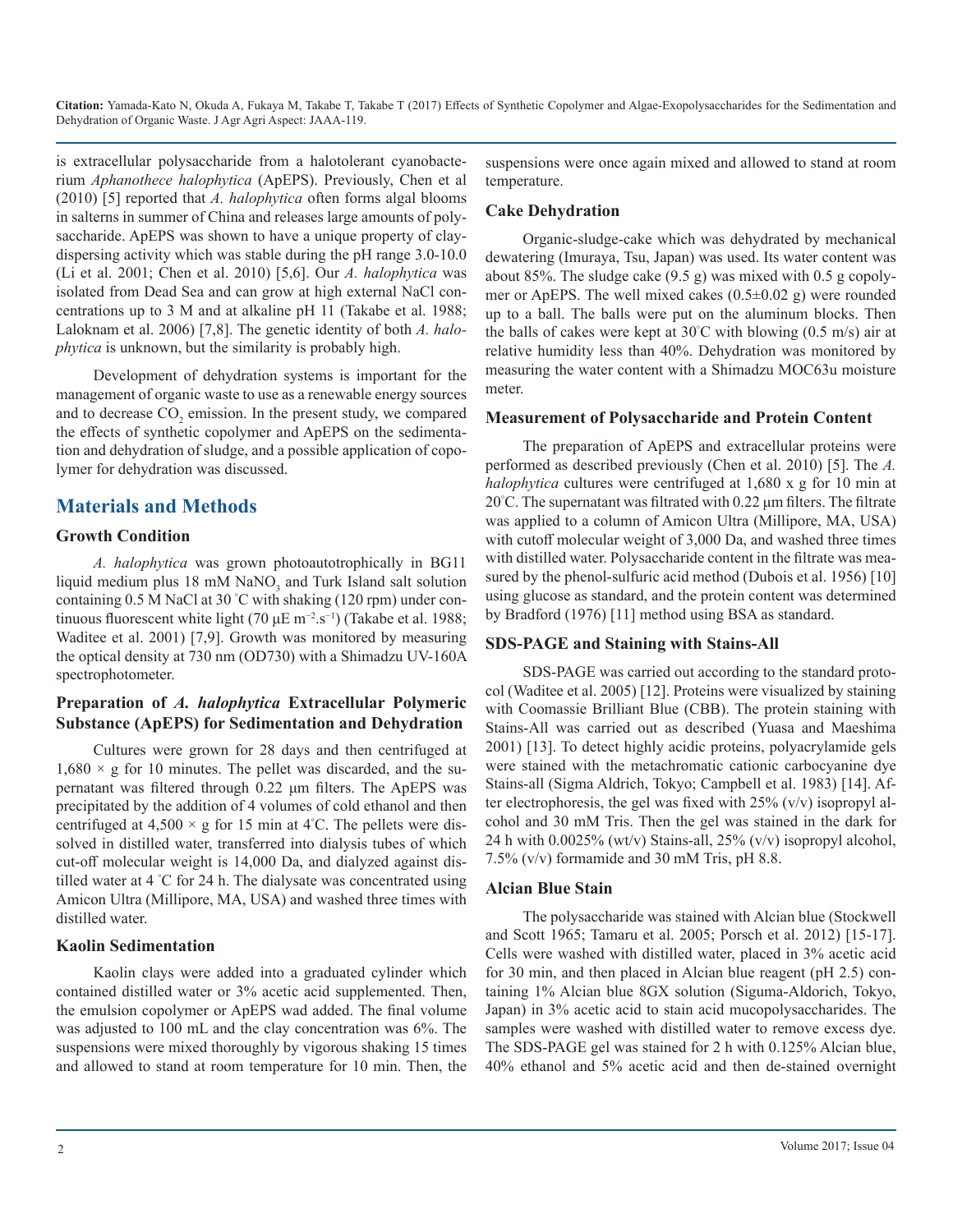with 40% ethanol and 5% acetic acid.

#### **Results and Discussion**

#### **Chemical Copolymer Enhanced the Sedimentation of Clay Particle Kaolin whereas Exopolysaccharide was only Effective at low pH**

Clay particle kaolin has often been used for the test of coagulation activity. We examined the effects of synthetic copolymer and EPS for the coagulation of kaolin. Figure 1A shows that the interfacial sedimentation of the 6% kaolin suspension in water (closed circle) was slow. The sedimentation interface was slowly decreased at a constant rate from 16 cm to 13 cm during 7 min incubation. However, if the 1% synthetic copolymer was included with the 6% kaolin suspension, the interface was rapidly decreased during 3 min and almost reached to a plateau at the height of 6 cm after 7 min (Figure 1A, open square). When ApEPS was included with the 6% kaolin suspension, the decrease of interfacial sedimentation was the same to that of water (Figure 1A, open triangle). Li et al (2010) reported that ApEPS has clay-dispersing activity which is stable at the pH range 3-10 and inhibit flocculation. Our data are consistent with the results of Li et al (2010). However, we observed that if ApEPS was included with the 6% kaolin suspension in 3% acetic acid (pH2.5), the interface sedimentation was enhanced (Figure 1A, closed triangle). These data indicate that the synthetic copolymer has strong sedimentation activity for kaolin, and the clay-sedimentation activity of ApEPS was only observed at pH <2.5. ApEPS has clay-dispersing activity at neutral pH which is unique among various kinds of EPS (Li et al. 2010). Microscopy observation showed that the size of kaolin floc incubated with ApEPS in distilled water was very small (Figure 1D). Its size was slightly smaller than that in distilled water (Figure 1B), which is compatible with the clay-dispersing activity of ApEPS at neutral pH. Larger flocs were observed when ApEPS was included at acidic pH 2.5 (Figure 1E). The synthetic copolymer produced the largest flocs (Figure 1C). The results of floc size (Figures 1B-E) are consistent with the order of sedimentation activity.



**Figure 1:** Flocculation of kaoline aqueous suspension. **(A)** Sedimentation curves for selected flocculants. Each aqueous suspension contained 6% kaolin in distilled water (closed circle), 1% synthetic copolymer (open square) or 3.24 mg/L ApEPS in distilled water (open triangle) or 3% acetic acid (closed triangle). Each value shows the average of three independent measurements. Resulting flocks, 1 cm below the sedimentation interface, were observed by light microscopy **(B)-(E)**. The flocculation solution contained distilled water **(B)**, synthetic copolymer in distilled water **(C)**, ApEPS in distilled water, and ApEPS in 3% acetic acid **(E)**. Scale bars represent 100 μm.

#### **Chemical Copolymer Accelerated the Dehydration of Sludge Cake**

Next, we tested whether the water content in the sludge cake can be decreased to less than 20 % without the use of high energy. Before treatment, the water content in our sludge cake was about 85% as shown in Figure 2. When the sludge cake was put on the plate of which temperature was 30° C, the water content decreased with the increase of incubation time as shown in Figure 2A (open circle). After 5 h, the water content was slightly higher than 20%. If the synthetic copolymer was included in the sludge cake (3-5 %), the water content in the sludge cake (open square) decreased faster than the control (Figure 2A). These facts indicate that the water content can be decreased lower than 20% after 5 h incuba-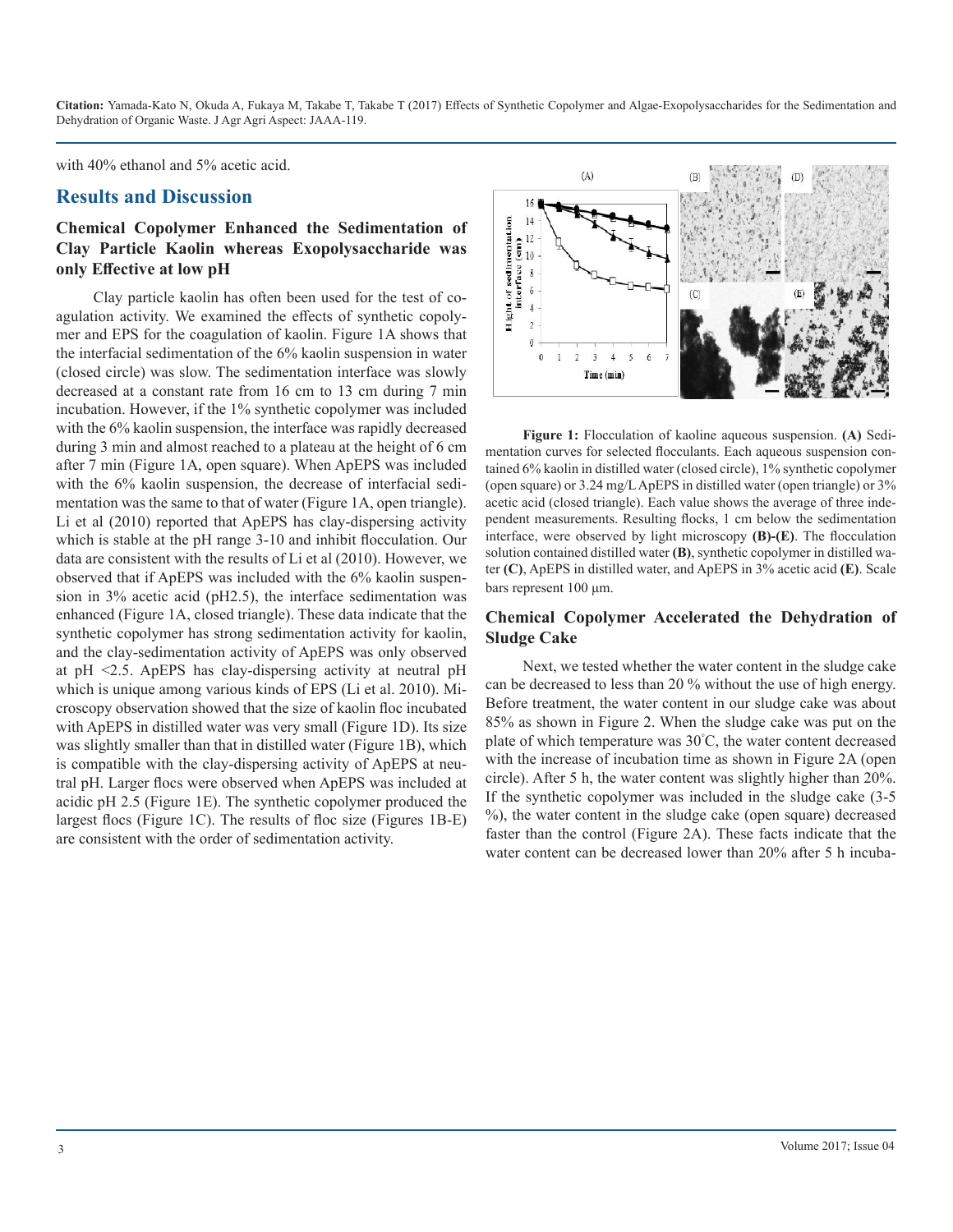tion together with copolymer. By contrast, when ApEPS was included in the sludge cake, the decrease of water content (closed triangle) was the same as that of the control (Figure 2B). These data indicate that synthetic copolymer is a useful dehydration-reagent for sludge cake.



**Figure 2:** Time-course-changes of water contents in dehydrated cake. **(A)** Effects of synthetic copolymer. The cakes contained distilled water (control, opened circle) or 5% (v/w) synthetic copolymer (opened square). **(B)** Effects of ApEPS. The cakes contained 3% (v/w) acetic acid (control, closed circle)) or 16.2 μg/g ApEPS in 3% (v/w) acetic acid (closed triangle). The data represent the mean±standard deviation of (A) nine and (B) three experiments. \*\*P<0.01.

#### **The ApEPS Contained Acidic Proteins that were Stained with Stain**-**All**

The above data showed that ApEPS was not suitable for the dehydration of sludge cake. Since the clay-dispersing activity of ApEPS is unique among various kinds of EPS (Li et al. 2001, Chen et al. 2010) [5,6], we further investigated the properties of extracellular macromolecules of *A. halophytica* cells. Figures 3A and 3B showed that the accumulation of extracellular polysaccharides and proteins of *A. halophytica* increased with increasing the growth time when the growth medium contains 0.5 M NaCl. At high salinity conditions (2.5 M NaCl), a similar pattern was observed although their increase was lower than that at lower salinity (0.5 M NaCl) (data not shown). Figure 3C showed that the extracellular polysaccharides could be stained with Alcian blue (Stockwell and Scott 1965) [15] which indicates that ApEPS is acid mucopolysaccharide (Li et al. 2001) [6]. Figure 3D showed that several extracellular proteins can be stained with Coomassie Brilliant Blue (CBB) (left). Among them, a 40 kDa band was stained with Alcian blue (middle), suggesting this protein is a glycoprotein. Light panel of Figure 3D showed that almost all extracellular proteins were stained with Stains-All, a metachromatic cationic carbocyanine dye. Stain-All has been used for identification of calcium binding proteins (Campbell et al. 1983) [14].



**Figure 3:** Growth and accumulation of extracellular polysaccharides and proteins. **(A)** The growth of *A. halophytica* cells. **(B)** The content of extracellular polysaccharides. Each value shows the average of three independent measurements. **(C)** Polysaccharide stain. The cells were grown for 20 days and then photographs were taken by light microscopy. Left panel, Control; Right panel, Alcian Blue stain. Scale bars represent 20 μm. **(D)** Left panel, Coomassie brilliant blue staining; Middle panel, Alcian Blue staining; Right panel, Stains-All staining. Extracellular polysaccharides and proteins were prepared by ammonium sulfate precipitation.

#### **Effects of Light and CaCl<sup>2</sup> on the Flocculation of** *A. halophytica* **cells**

The concentration of  $Ca^{2+}$  in Dead Sea is high (0.43 M), and Figure 3D suggests that *A. halophytica* cells excrete many putative  $Ca^{2+}$  binding proteins. Therefore, we examined the effects of  $Ca^{2+}$ on the flocculation of *A. halophytica* cells. Our standard growth medium of *A. halophytica* cells contained 10 mM CaCl<sub>2</sub>. Figure 4A showed that the growth rate of *A. halophytica* cells was almost constant up to 200 mM CaCl<sub>2</sub>. Figure 4B showed the absorbance of growth medium at 730 nm after 24 h-incubation under light and dark conditions. The cotton plug cap was used for the incubation under light whereas the sealed cap with parafilm was used for the dark-incubation. Higher absorbance at 730 nm was observed after the incubation under light (Figure 4B, open circle), compared with the incubation under anaerobic dark (closed circle). The results indicate that the dark-anaerobic-incubation enhanced the flocculation of *A. halophytica* cells. The reason for this effect is not clear. The recent reports showed that the cyanobacterium *Synechocystis*  sp. PCC 6803 excretes organic acids and hydrogen under dark-anaerobic conditions (Osanai et al. 2015; Ueda et al. 2016) [18,19]. It might be possible that more anionic compounds under dark incubation enhanced the flocculation of *A. halophytica* cells. Further studies are required to clary the mechanisms.